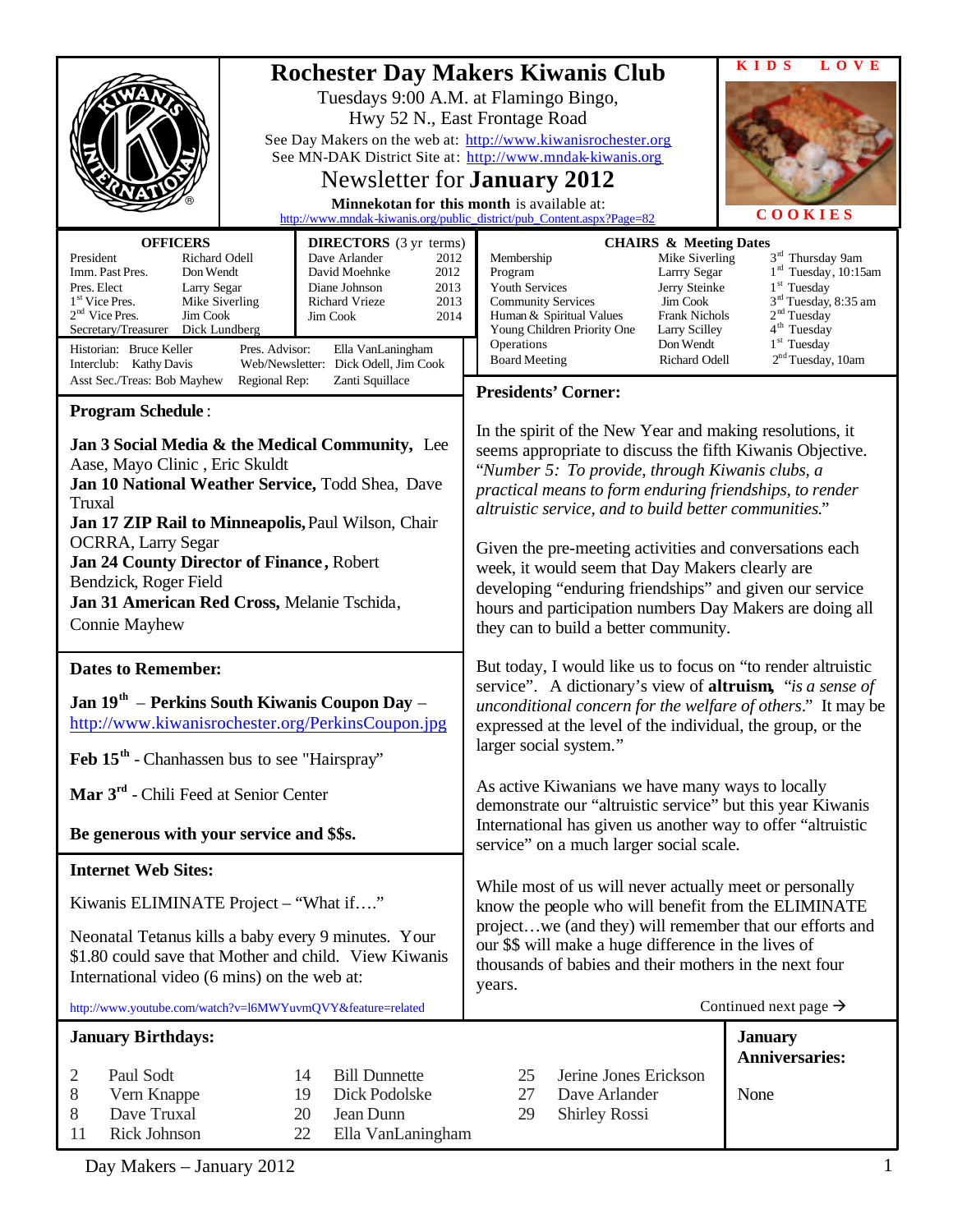| Secretary/Treasurer's Report - Dec 2011                                                                                                                                                                                                                                                                                                  | <b>COMMITTEE REPORTS</b>                                                                                                                                                                                       |
|------------------------------------------------------------------------------------------------------------------------------------------------------------------------------------------------------------------------------------------------------------------------------------------------------------------------------------------|----------------------------------------------------------------------------------------------------------------------------------------------------------------------------------------------------------------|
| <b>Bank Balance 11/30/11:</b><br>\$10,272.85<br><b>Administrative Account:</b><br>5,693.35                                                                                                                                                                                                                                               | <b>Membership - Three new members since October 1,</b><br>currently at 90.                                                                                                                                     |
| Service Account:<br>2,825.00<br>\$<br>Hockey/YCPO:<br>406.94<br>\$<br>\$<br>191.56<br><b>Bike Repair:</b>                                                                                                                                                                                                                                | <b>Program - Christmas program is set to go on December</b><br>$20^{\text{th}}$ .                                                                                                                              |
| \$<br>1,156.00<br>K-Family<br>Day Makers on leave: Marv Anderson, Don Cain,<br>Merlyn Jeche, Ron King, Sara King, Paul Lamoreux                                                                                                                                                                                                          | <b>Community Service - Christmas Anonymous is huge</b><br>December project, along with Hockey Festival.<br>Human & Spiritual Values - Salvation Army Bell                                                      |
| November Service Hour Statistics: 678 hours by 48<br>members, 53% Participation.                                                                                                                                                                                                                                                         | Ringing went well, no hitches.<br>Richard Lundberg, Secretary/Treasurer                                                                                                                                        |
| <b>November Board Meeting Summary:</b>                                                                                                                                                                                                                                                                                                   | <b>Presidents Corner:</b><br>(continued from page 1)                                                                                                                                                           |
| Bob Lahtinen is continuing to communicate with the<br>officers of the Kiwanis Hockey Festival and the other<br>Rochester Kiwanis Clubs concerning interested clubs<br>use of the existing 501c3 Charitable Corporation. Bob<br>Lahtinen and Ella VanLaningham will be representing<br>our club in the negotiations with the other clubs. | So as we read the remaining articles in this month's<br>newsletter, let us remember our "altruistic service"<br>objective and what better time to resolve to<br>accomplish our four year ELIMINATE goals.      |
| The board approved Hiawatha Homes as a new Day<br>Makers Club Project under the Community Service<br>Committee.                                                                                                                                                                                                                          | Finally, I would like to personally thank each and<br>every Day Maker for their efforts in December for the<br>great speakers, Christmas Party, Christmas<br>Anonymous, Hockey Festival and even special Santa |
| Lego Robotics was discussed as a possible new service<br>project. No action was taken.                                                                                                                                                                                                                                                   | visits. What a busy and exciting month we had in<br>December. Thank you all.                                                                                                                                   |
| The board approved our clubs goal for the four-year                                                                                                                                                                                                                                                                                      | Dick Odell                                                                                                                                                                                                     |
| (2011-2015) Kiwanis International Eliminate Project<br>will be \$750 per member. These funds will be raised in<br>a variety of ways.                                                                                                                                                                                                     | <b>Old Age Advantages:</b><br>In hostage situations you will be released first.                                                                                                                                |
| The board approved that club funds, designated for the<br>Eliminate Project, can be used to match member<br>donations of \$625 for a Walter Zeller Fellowship                                                                                                                                                                            | Things you buy now won't wear out.                                                                                                                                                                             |
| Award and/or \$500 for a George F. Hixson Fellowship<br>Award.                                                                                                                                                                                                                                                                           | Your secrets are safe with your friends because they<br>can't remember them either.                                                                                                                            |
| A request for funds to the World Festival at Mayo High<br>School was denied.                                                                                                                                                                                                                                                             | People no longer consider you a hypochondriac.                                                                                                                                                                 |
| Mike Siverling agreed to look into upgrading our sound<br>system.                                                                                                                                                                                                                                                                        | <b>Chanhassen Trip:</b><br>(a reminder)                                                                                                                                                                        |
| Continued next column $\rightarrow$                                                                                                                                                                                                                                                                                                      | Checks for the trip are due no later than the January $10th$ .<br>We have a sold out bus, even with the 8 extra tickets I<br>ordered.                                                                          |
| <b>Kiwanis Mission Statement:</b>                                                                                                                                                                                                                                                                                                        | I have reserved 56 seats for all trips through 2020 - all                                                                                                                                                      |
| Kiwanis is a global organization of volunteers<br>dedicated to changing the world one child and one<br>community at a time.                                                                                                                                                                                                              | GOOD seats by the way. Looking forward to a good time.<br>I appreciate the quick sellout - makes my job a whole lot<br>Herb Erickson<br>easier. Thanks.                                                        |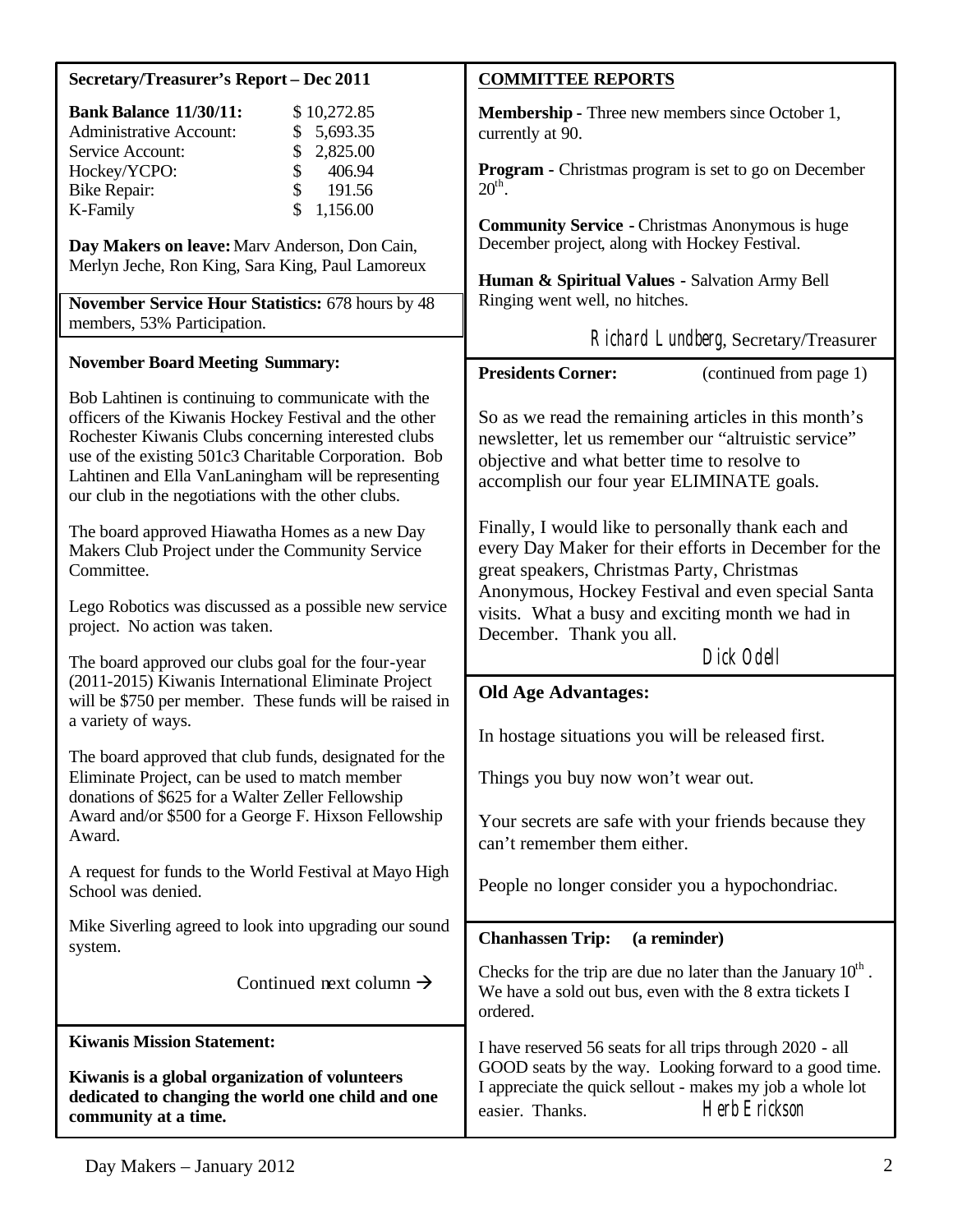### **KIWANIS Eliminate Project:**

I would like to explain the Eliminate Campaign timeline that has been established by Kiwanis International. It's a four year project with:

- Year 1 essentially gearing up and securing initial fund raising efforts.
- Years 2 & 3 are for growing the fund raising effort and announcing the progress.
- Year 4 is for intensive fund raising activities and announcing progress.

Keep in mind that this is a 4 year effort.

There are several levels of Club Recognition, based on club contributions. They are:

- 100K Club -Clubs that contribute \$100,000 or more.
- Model Club Clubs contribute \$750 or more per member.
- Global Service Society 6 levels that range from \$350 per member to \$2500 per member.
- 100% Participation- Attained when 100% of a clubs members make a personal gift to the Eliminate fund.
- Leadership Award Clubs that donated \$2,000.00 or more to Eliminate by 9/30/2011.

The Day Makers have qualified for the **Leadership Award** and we have received our banner patch. Additional information on club support levels may be found at: <http://sites.kiwanis.org/Kiwanis/en/theELIMINATEproject/Recognition/ClubLevel.aspx>

I'm sure we will talk about these various levels of contributions from time to time during the next four years. For now, be advised that at my request, the Day Makers board of directors has approved, as a club, a goal of \$750.00 per member. That goal, if met, will make our club a Model Club.

This is a club goal, we will only reach if we support our fund raisers, get some Corporate/Business support, and some generous support from some of our members. **Remember the following:**

- We have four years to accomplish this goal.
- There will be much more down the road on Fund Raising.

I'm asking all of you to think about Fund Raising. If you have an idea you think might work for us, bring it to me and let's see if we can make it happen. We need all of us working together to even have a chance to make this a reality. Call me a cockeyed optimist, but I think this club can do it. I think the Day Makers are a Model Club right now. I'm looking forward to a lot of fun events and a successful campaign – I hope you are too.

Herb Erickson, eliMiNaTe Chairman, 12/27/11

#### **Christmas Cookies:**

Cookies are so much fun to make … Grandma.



**Day Makers Christmas Party: Santa says…**

Be sure and check out the party photos Helen Kolb. <http://www.kiwanisrochester.org/Christmas11.htm>



 $Day$  Makers – January 2012  $\frac{3}{3}$